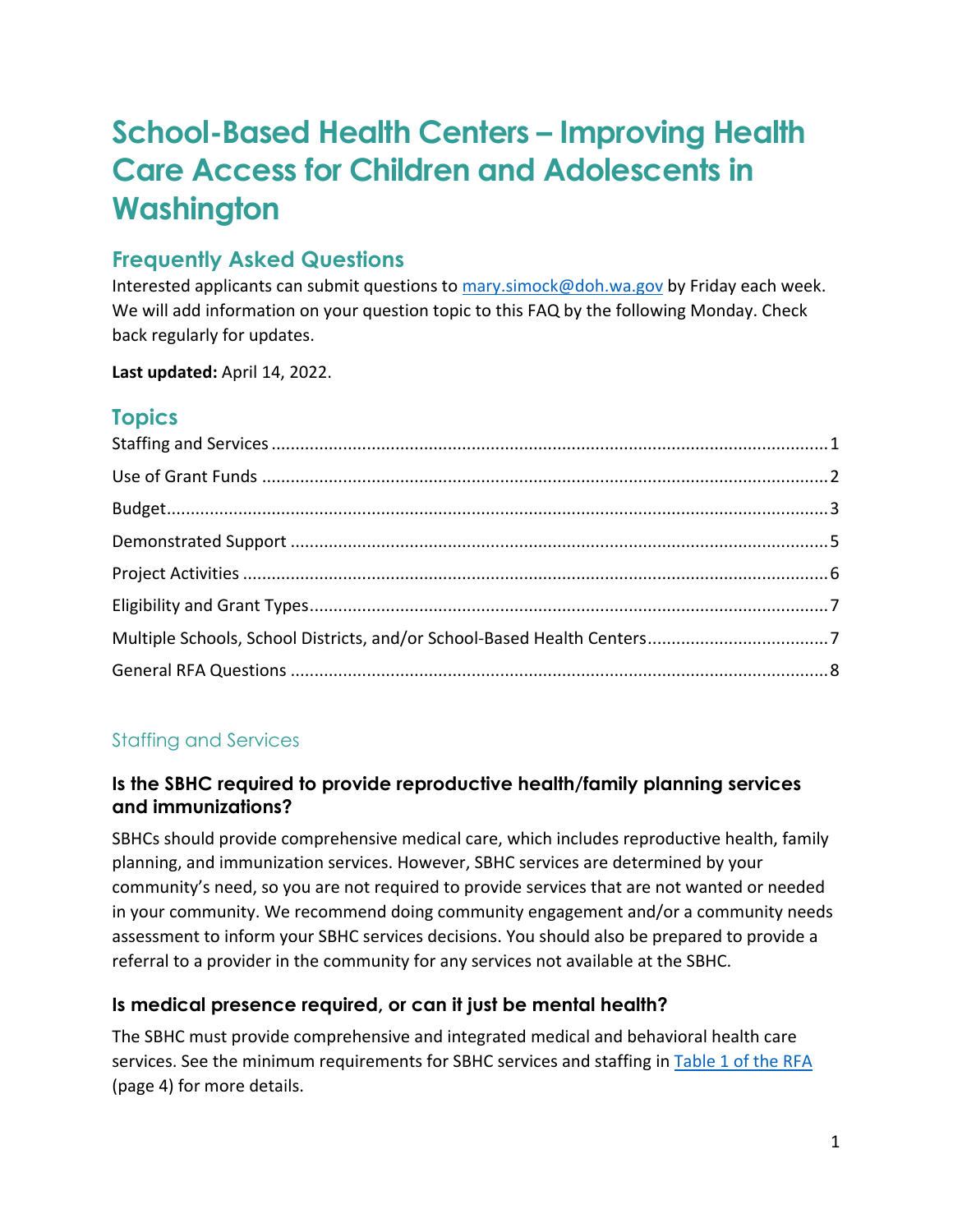**Will we need to have a medical provider physically in a school-based clinic? Or can we have a physical school-based clinic with a nurse and testing supplies, and a medical provider accessible via telehealth? Could the SBHC be a health room with a school nurse, protocols overseen by a medical director, and a medical provider available via telehealth or part time only? What are the requirements for a medical provider to be physically on site?** 

The definition of a school-based health center (SBHC) for the purposes of this RFA follows RCW [43.70.825,](https://app.leg.wa.gov/RCW/default.aspx?cite=43.70.825&msclkid=7015a16cab9911ec8376a0b5840cf0a0) which defines an SBHC as a "student-focused health center located in or adjacent to a school that provides integrated medical, behavioral health, and other health care services such as dental care." The intent of the SBHC grant program is to support a SBHC model of care where students can access integrated health care services at school, and the care team is embedded with and coordinating with the school community to provide a whole-child approach to care.

In this model, SBHC medical providers will primarily be providing care on site at a school. There are some scenarios, however, when a medical provider may be accessible by telehealth, but the medical provider must always be connected to a SBHC. Examples could include extending SBHC services via telehealth to other schools in a school district, connecting students with care on days the SBHC medical provider is not present at the school, connecting students at the SBHC with other providers in the community when needed, or reaching students at home when they are sick or when school is virtual.

You can find examples of [SBHC staffing models](https://wasbha.org/wp-content/uploads/2022/02/Toolkit-Staffing.pdf) on the [Washington School-Based Health Alliance](https://wasbha.org/)  [website.](https://wasbha.org/) If you are applying for a planning grant, you can use your time and funding to work out a staffing model plan, based on your community assessment findings, to determine the best fit to meet the needs for your SBHC.

#### <span id="page-1-0"></span>Use of Grant Funds

#### **What WA State procurement laws would we have to follow regarding construction and general purchasing thresholds?**

You should follow any procurement rules/policies set by your organization or agency. As long as the activity benefits the SBHC, you are welcome and able to use the grant funds for any of the activities listed in [Table 1 of the RFA \(page 3\).](https://waportal.org/sites/default/files/documents/RequestForApplications_WADOHSBHC_Final.pdf)

#### **Can we use the grant funds to purchase telehealth equipment?**

Yes, start-up and operational/expansion/improvement grant recipients may use the grant funds for telehealth equipment, as long as the telehealth services are an addition or extension of a school-based health center's services. Planning grant funds cannot be used to purchase telehealth equipment.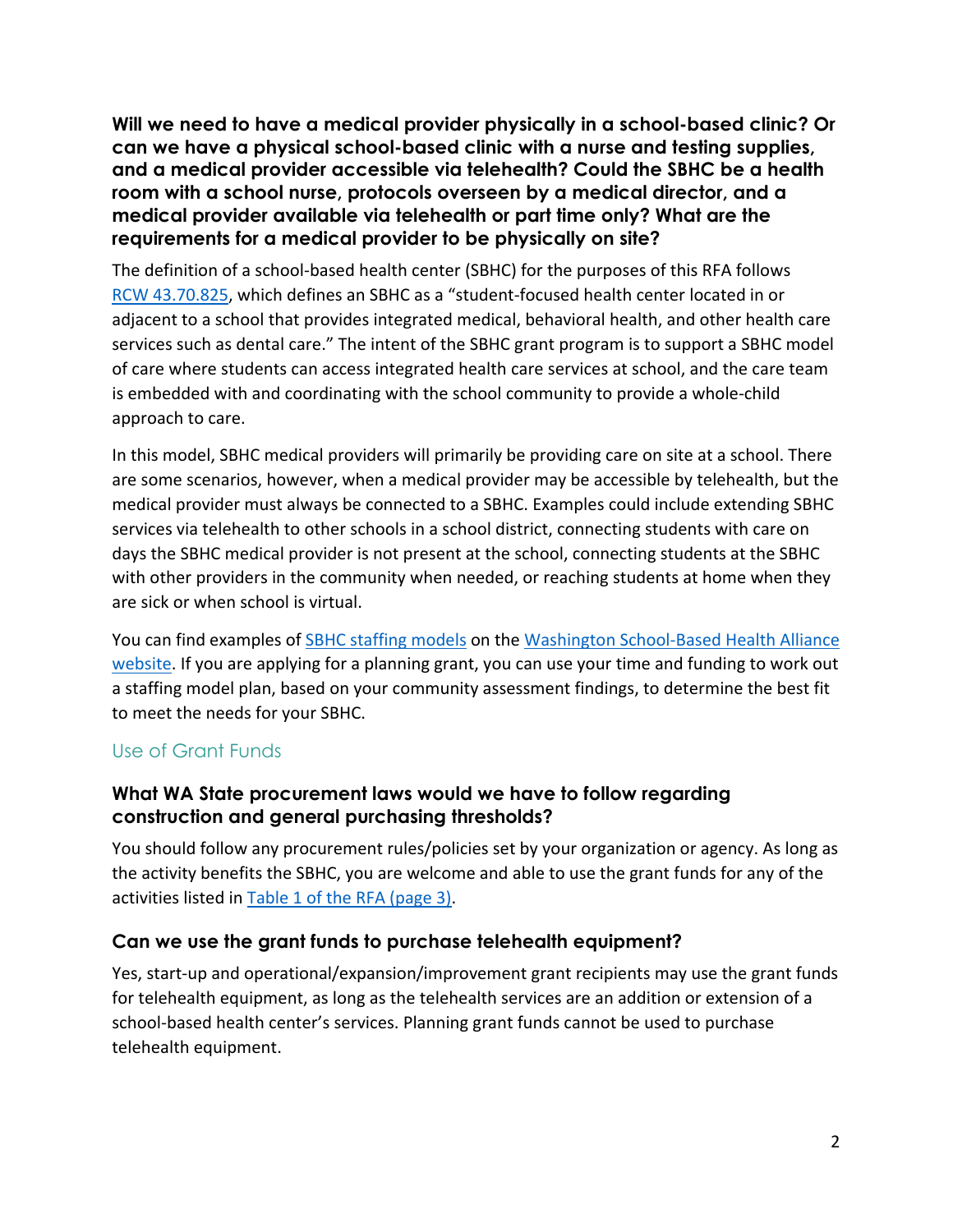## **Can we use the grant funds to implement mobile clinics to reach additional schools?**

Yes, start-up and operational/expansion/improvement grant recipients may use the grant funds to implement mobile clinics, as long as the mobile clinics are an addition or extension of a school-based health center's services. Planning grant funds can be used by existing SBHCs to plan for mobile clinics.

## **Is funding focused on specific programmatic areas?**

Funding is available for SBHC capacity building for planning, starting, and operational/improvement/expansion projects.

## **Are school-based telehealth projects eligible?**

Yes, telehealth-focused projects are eligible, as long as they're an addition or extension of a school-based health center's services.

## <span id="page-2-0"></span>Budget

## **How should we document our indirect rate?**

In the budget workbook, you can enter your organization's indirect rate as a percentage, and the spreadsheet will automatically calculate the total indirect amount. The budget workbook is a summary of all expenses and funding sources for your project, so this might not be the same as the indirect rate charged to the grant funds. You can then use the budget narrative to show how much of the indirect will be charged to the grant.

## **If staff time and benefits will be in-kind and not charged to the grant, do we need to include them in the budget workbook and narrative?**

Yes, please include the staff time and benefits for any positions that will be working on the grant activities. This will help us understand how your budget aligns with your project workplan and proposal.

The budget workbook will show your overall budget for the proposed project, summarizing all expenses and funding sources. You should include the staff time/benefits in the workbook, but you do not need to indicate that they are in-kind or match contributions. Use the budget narrative to show us which parts of your project will be funded by the grant and which part will be funded by match or in-kind contributions.

#### **In the budget narrative for the planning grant under the Position Description section, since we do not have any positions outlined yet for the SBHC, can we instead describe the positions that will facilitate the planning grant?**

Yes, it is appropriate for planning grant applicants to include descriptions of the positions that will do the work of the planning grant.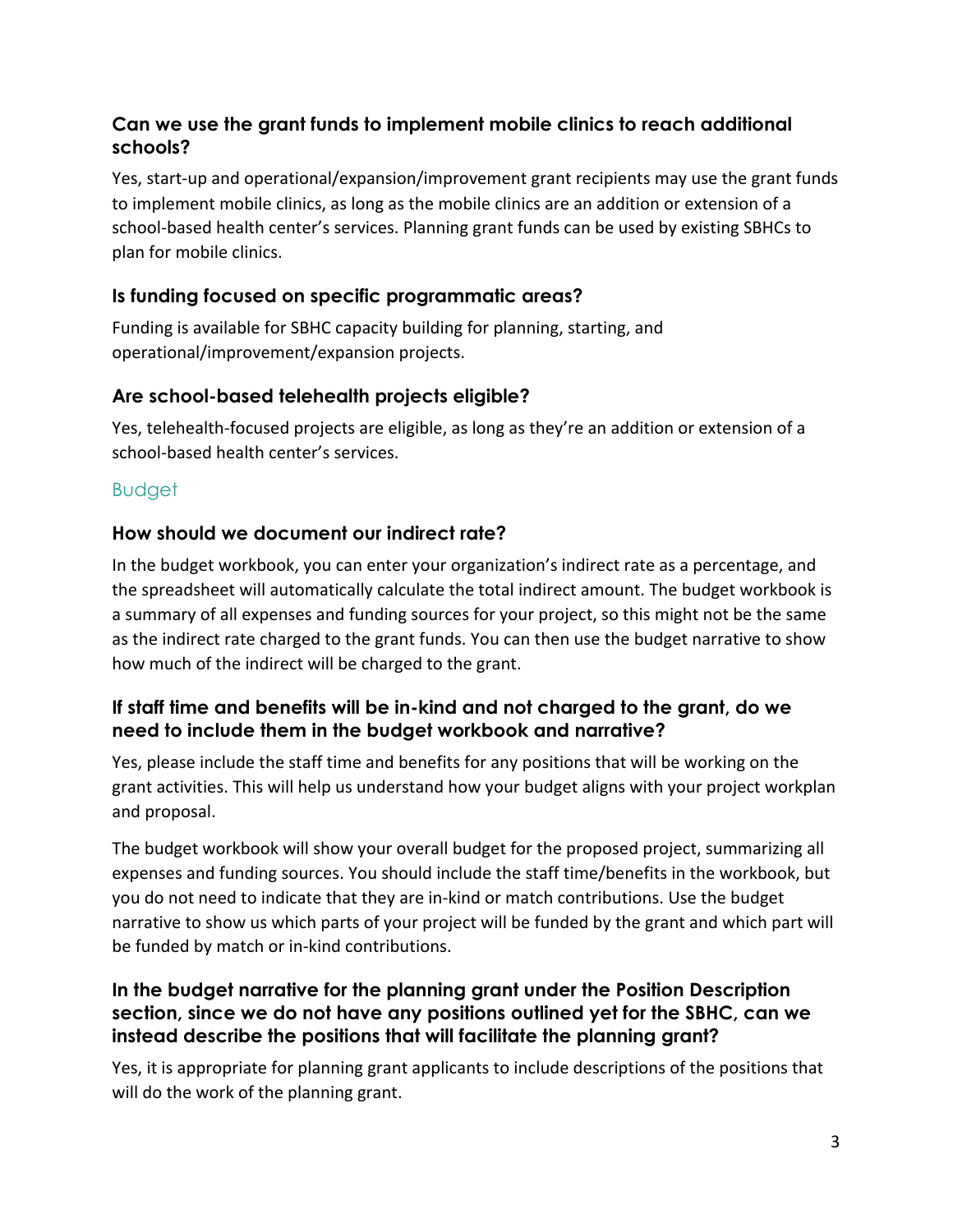# **Can we allocate funds for something (like a consultant or training opportunities) if we don't have a specific company/person/opportunity in mind yet?**

Yes, you can allocate funds to a category and determine the specifics later. However, keep in mind that your budget is a scored component of the application, so it may impact your overall score.

## **My organization doesn't have a federally approved indirect rate, and our indirect rate is more than 10%. Can we negotiate the indirect rate?**

The indirect rate must not be more than the federally approved indirect rate for your organization, or more than 10% of the total grant award. We will also accept indirect rates already approved by the Washington State Department of Health. Please include documentation in your application. You can attach any documentation with your budget workbook or narrative.

# **Where on the budget spreadsheet do we indicate match? Do we list line items but not include cost in the total column?**

The budget workbook should show your overall budget for the proposed project and summarize all expenses and funding sources. You do not need to show the in-kind or match contributions in the budget workbook. Use the **budget narrative** to show us which parts of your project will be funded by grant funds and which part will be funded by match or in-kind contributions.

# **Do you have sample planning budgets?**

No, we do not have sample budgets available. The budget is specific for your organization and project. We recommend starting with your project proposal, then going through the project workplan (template is available in the [application\)](https://redcap.doh.wa.gov/surveys/?s=43L38MYTE9), making revisions for your needs and adding your project-specific activities. Then use the budget workbook (template also available in the [application\)](https://redcap.doh.wa.gov/surveys/?s=43L38MYTE9) to calculate what you need to accomplish those activities (staffing, supplies, equipment, etc.).

#### **Can in-kind contributions count toward the recommended match (for start-up and operational/expansion/improvement grants)? How should in-kind contributions be documented in the Excel budget workbook?**

Yes, in-kind contributions are acceptable funding sources to count toward the match.

The budget workbook should show your overall budget for the proposed project and summarize all expenses and funding sources. You do not need to show the in-kind or match contributions in the budget workbook. Use the **budget narrative** to show us which parts of your project will be funded by grant funds and which part will be funded by match or in-kind contributions.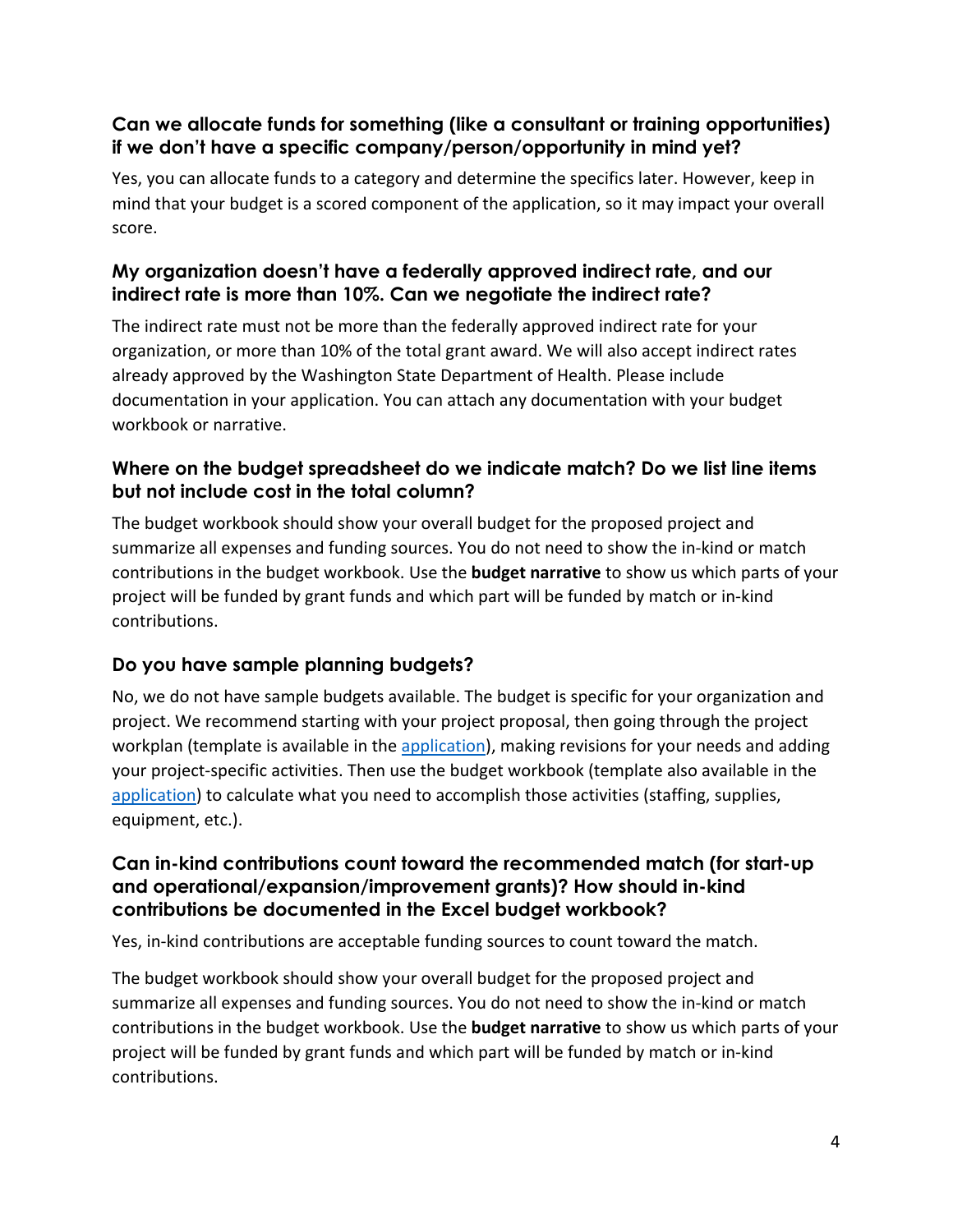## **What are the matching funds requirements for planning grants?**

Planning grants are not required to have match funds.

## <span id="page-4-0"></span>Demonstrated Support

#### **What is DOH's process for scheduling interviews with those who contributed letters of support? Will the applicant and/or school partner be notified?**

All applicants will be notified of their award status by the end of day on Monday, May 16. If your application is selected for an award, then DOH will contact the organizations that provided letters of support for your application to schedule a short interview. We will ask them about your organization's history of working with the intended community for the SBHC and for an additional reference. Interviews will take place in late May as part of the contract development process.

#### **For a planning grant, should a school district get letters of support from community organizations, or health care providers, or both?**

A planning grant application from a school district should include at least two letters of support from organizations/groups representing the community or population the SBHC is intended to serve (this should align with the communities/populations you identify as historically underserved in your community). You should also include a letter signed by your school district administration, school nurse, and the administration of the school building where you are proposing to start an SBHC to show us that these key roles are aware and supportive of your proposed project. There are template letters of support from community organizations and schools available in the [application.](https://redcap.doh.wa.gov/surveys/?s=43L38MYTE9)

You do not need to include letters of support from a health care provider, but you are welcome to include them.

#### **Do you have sample letters of support from community organizations?**

Yes, there is a template letter of support for community organizations available in the application. You can open the [application link,](https://redcap.doh.wa.gov/surveys/?s=43L38MYTE9) select your grant type, scroll down in the application to the Demonstrated Support section, and download the template file.

#### **Are letters of support sufficient to show support between the school/school district and sponsoring health care agency?**

Letters of support from the school/school district are sufficient. We recommend having a more formal agreement in place (like a Memorandum of Agreement, Memorandum of Understanding, Tribal Resolution, or lease agreement, etc.) between the school/school district and sponsoring health care agency to prevent barriers to SBHC operations.

In the application, you can attach any existing agreements in the Demonstrated Support section as an additional letter of support.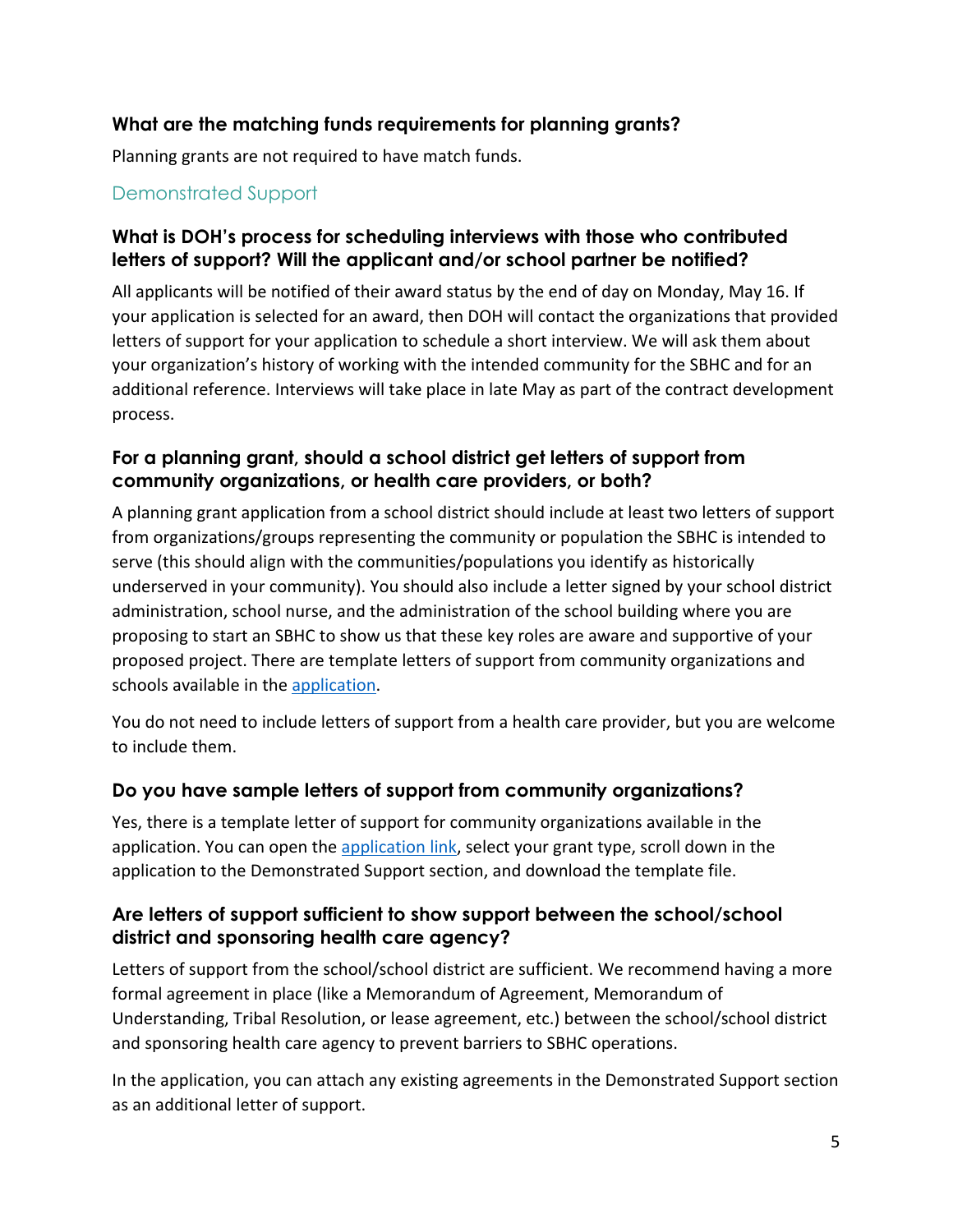#### **Is a Memorandum of Understanding (MOU) between the school/school district and sponsoring health care agency required (for start-up and operational/expansion/improvement grants)?**

We require documentation of an agreement between the school/school district and sponsoring health care agency, but it does not need to be an MOU specifically. An MOU is just a common example.

# **Who should the letters of support be from?**

We are requesting applicants include a letter or statement of support from the school, school district administration, and school nurse where the school-based health center will be located as well as letters/statements of support from at least two organizations or representative groups serving or from the community the SBHC will serve.

# <span id="page-5-0"></span>Project Activities

#### **Do planning grants need to identify a location for the SBHC? Wouldn't this be achieved through the required activities such as community needs assessment and community engagement?**

Planning grant applicants should demonstrate readiness to complete the required activities in the grant timeframe by identifying and having support from a potential school for the SBHC. We will consider applications that do not have a school partner yet, but it will impact your organization's overall score.

The community needs assessment and engagement activities will help you create your plan for an SBHC, which would include details on the facility space, clinic hours, services, and staffing.

## **The planning grant workplan mentions participating in training. Can DOH describe the training?**

Training recommendations will be customized to meet the awardee's needs and interests. Examples could include participating in a School-Based Health Centers 101 training/technical assistance with the Washington School-Based Health Alliance (WA SBHA), webinars from the [School-Based Health Alliance](https://www.sbh4all.org/what-we-do/services/training/webinars/webinar-archive/) and/or [WA SBHA,](https://wasbha.org/webinar-archive/) and/or trainings for health care providers on adolescent health services.

# **Do we need to edit the tasks/activities in the sample workplan?**

You should edit the sample workplan to adjust the required activities to meet your needs, and you should also add any activities specific to how you will complete your proposed project.

## **What are the required activities for operational, expansion, and/or improvement grant awards?**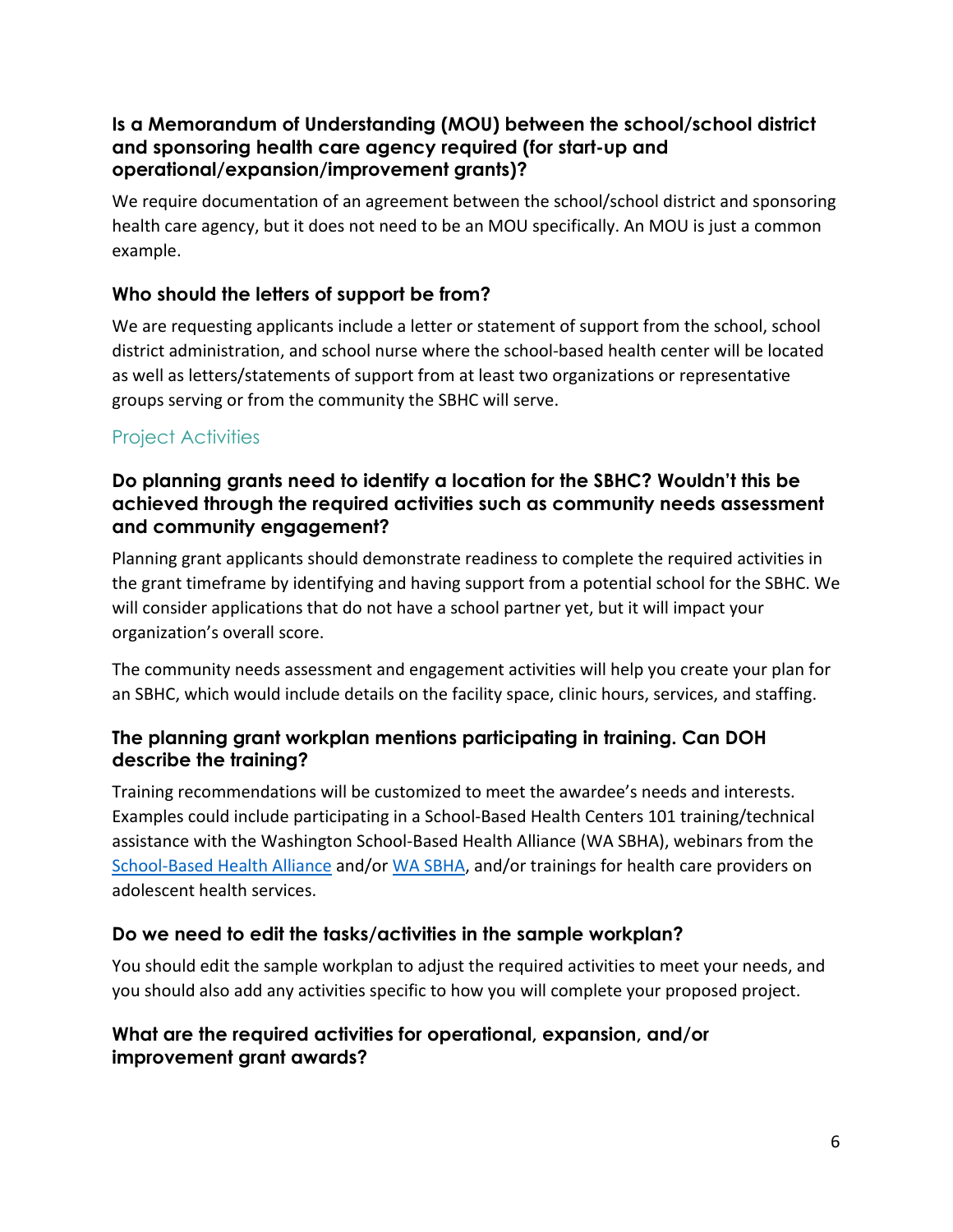There was a typo in the description of the template workplan for the operational/expansion/improvement grants that mentioned required activities for start-up grants instead of operational/expansion/improvement grants. The template workplan was updated on March 17, and we recommend replacing your downloaded file if you downloaded it before this date.

Applicants can edit the template workplans to fit your needs. The suggested and required activities are outlined in the [RFA](https://waportal.org/sites/default/files/documents/RequestForApplications_WADOHSBHC_Final.pdf) in the description for each grant type (pages 6 through 10).

# <span id="page-6-0"></span>Eligibility and Grant Types

#### **If our organization applies for the planning grant, is it a requirement that we have a business proposal or ability to start a school-based clinic at the end of the grant period? What if we encounter obstacles, community resistance, or staffing shortages and don't end up starting a clinic?**

Planning grant recipients will use the funds to work toward creating a plan to implement an SBHC. We hope that planning grant recipients will be successful and able to move to the startup phase the following year, but we recognize that obstacles can come up. There are no penalties for not being able to implement or move forward with your plan.

## **Who can apply for a start-up grant?**

Start-up grant applications must come from the sponsoring health care agency.

# **What types of organizations are eligible?**

Planning grants are open to community non-profit organizations, schools/school districts, and/or a health care organization. However, applications for start-up and operations/improvements grants should come from the sponsoring healthcare agency. This information can be found in the  $RFA$  on pages 6 through 10.

# <span id="page-6-1"></span>Multiple Schools, School Districts, and/or School-Based Health Centers

#### **Can an entity like an Educational Service District have their own SBHC?**

It depends. For the purposes of this RFA, the definition of a school-based health center (SBHC) follows RCW [43.70.825,](https://app.leg.wa.gov/RCW/default.aspx?cite=43.70.825&msclkid=7015a16cab9911ec8376a0b5840cf0a0) which defines an SBHC as a "student-focused health center located in or adjacent to a school that provides integrated medical, behavioral health, and other health care services such as dental care." The proposed SBHC must meet the minimum requirements for SBHC services and staffing listed in [Table 1 of the RFA](https://waportal.org/sites/default/files/documents/RequestForApplications_WADOHSBHC_Final.pdf) (pages 3 to 4) once operational. This includes:

- The SBHC must be **in** or **adjacent to** a school
- The SBHC must provide **comprehensive** and **integrated** medical and behavioral health care services, or referrals to appropriate providers in the community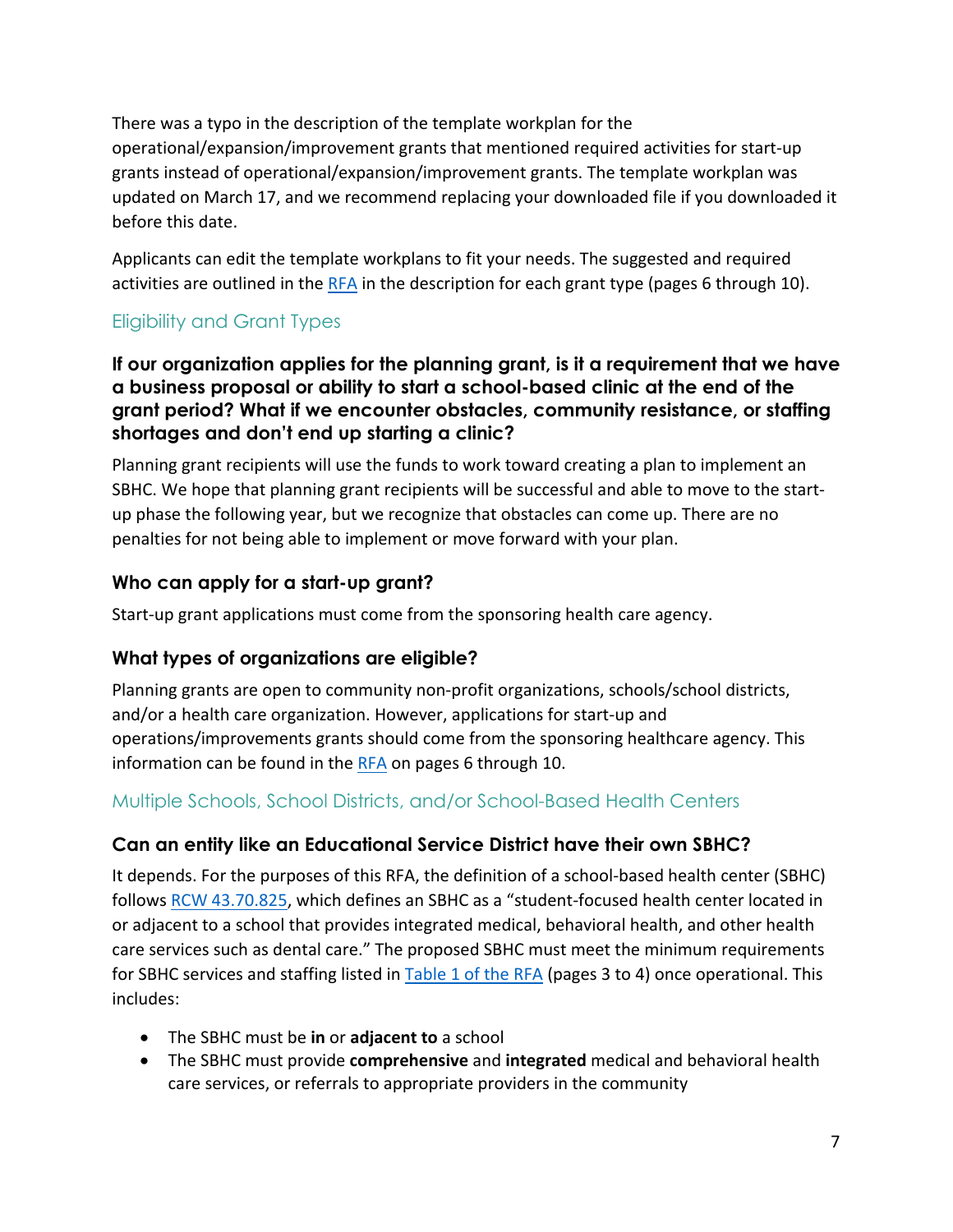# **My project proposal would support two schools within a school district. Do I need letters of support from each one?**

We want to see that your project has buy-in from the school nurse, school building administration, and school district administration of each school served by the SBHC. You are welcome to do this through one letter signed by all parties or by separate letters.

#### **Is there any prohibition against submitting a collaborative application between five school districts for a planning grant?**

You can submit a project proposal involving multiple schools and/or school districts. Our only requirement is that the proposed SBHC will meet the minimum requirements for SBHC services and staffing listed in [Table 1 of the RFA](https://waportal.org/sites/default/files/documents/RequestForApplications_WADOHSBHC_Final.pdf) (pages 3 to 4) once operational. Your proposed budget will be scored and should align with the duties and project workload.

#### **Is it possible to propose a project which supports multiple schools/districts?**

Yes, as long as the SBHC(s) meet the minimum requirements for SBHC services and staffing listed in [Table 1 of the RFA](https://waportal.org/sites/default/files/documents/RequestForApplications_WADOHSBHC_Final.pdf) (pages 3 to 4).

#### **My organization manages three SBHCs. We're interested in an expansion grant and want to use the funds to support each of the three SBHCs. Each SBHC site has specific and individual needs, but the total expansion budget for all three sites would be \$150,000. Do we need three separate grant proposals (one for each site), or do we submit one proposal with details on all three sites?**

You can submit your proposal separately or all together. Since your total proposed budget is within the amount of one grant, we recommend submitting just one proposal with details on each of the sites to save you time and effort on the application as well as your contract if your proposal is accepted.

## **If a health care organization is currently running an SBHC and is interested in starting another SBHC within the same district, which grant type should they apply for?**

It depends on your project proposal and readiness. We recommend applying for a planning grant if you need to develop new plans and gather community interest/support for the SBHC. If you already have plans and support, you could apply for a start-up grant to implement the new SBHC. An operational/expansion/improvement grant is intended primarily for projects within the existing SBHC, but it could fit if your proposed project at the new school site is not a full SBHC, but a smaller extension of services based out of the existing SBHC (like telehealth or mobile clinics).

#### <span id="page-7-0"></span>General RFA Questions

#### **Will the due date be extended?**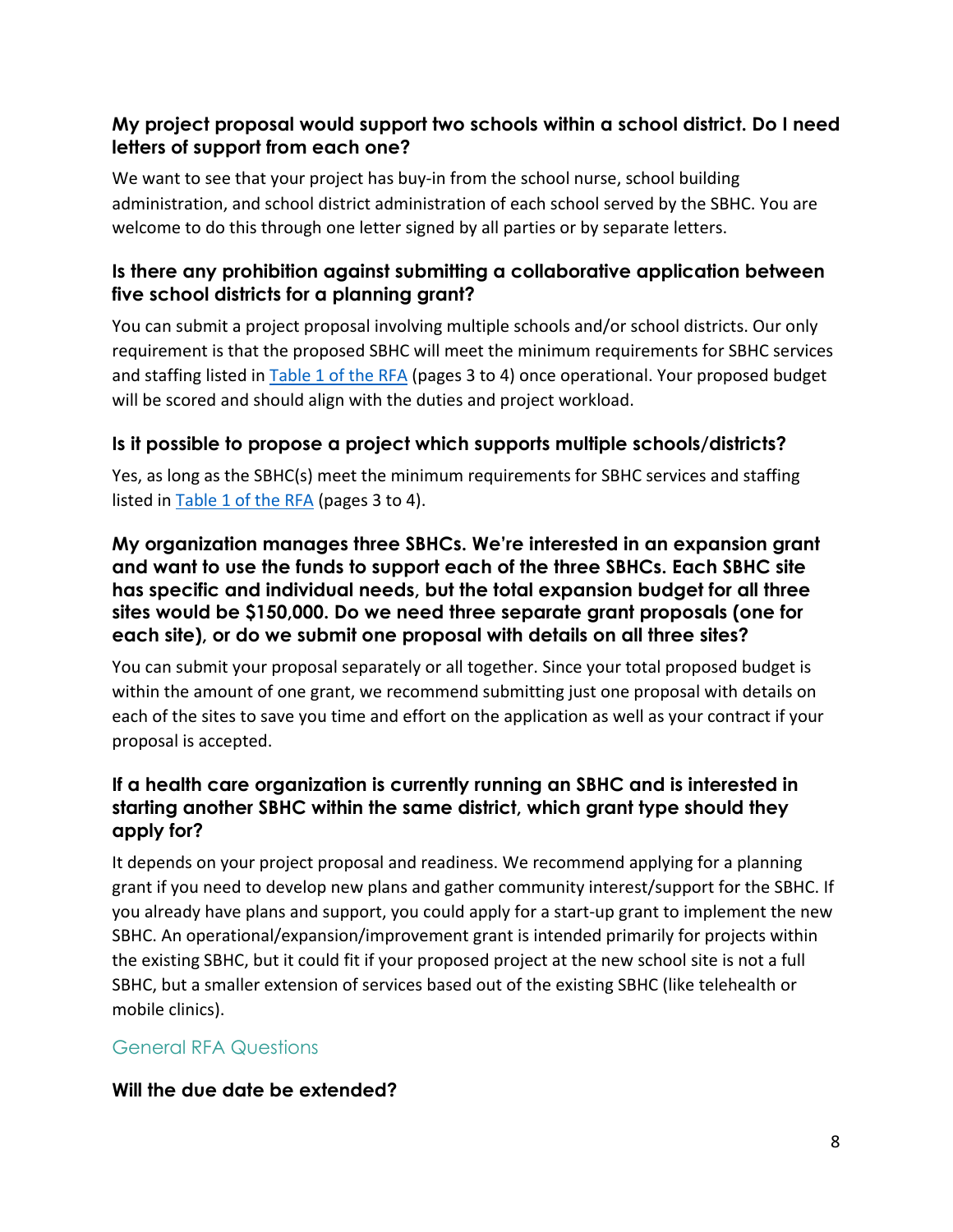If we do not receive enough applications after April 15 at 11:59 PM PST, then we may extend the due date. We will send out notifications of changes to the due date using the same channels used to release the RFA.

## **I have questions or would like to request changes to the Terms and Conditions (Appendix A of the RFA, pages 21-28). How should I proceed?**

Most of the terms and conditions are negotiable. You can make and keep a list of your questions and change requests. If your application is selected, please send us your list and we will work with you to address them.

# **Is the DOH SBHC grant the same thing as the [King County Best Starts for Kids](https://kingcounty.gov/depts/health/partnerships/funding/SBHC.aspx) RFA?**

No, these are separate funding opportunities with separate applications.

## **How can we edit our application after we submit it?**

Please review your application and make sure you are ready to submit your application, with all short answer questions complete and all attachments uploaded, before hitting the 'submit' button.

If you submitted your application and need to make edits, please email us [\(mary.simock@doh.wa.gov\)](mailto:mary.simock@doh.wa.gov) with your changes, and we will make the edits for you.

## **How do we make sure our application is submitted?**

Please be sure to press the **Submit** button at the bottom of the application. This tells us you have finished completing the application and will not be making additional changes.



## **The email address field on the application is requesting a phone number format. What do I do?**

Thanks for your patience! We fixed the formatting on the email address question field on March 24, and you should be able to add your email now. Please let us know if you still have difficulty.

# **Is the April 15, 2022, due date firm?**

Yes, applications are due by 11:59 PM Pacific Standard Time on April 15, 2022. If we do not receive enough applications, we may choose to extend the due date. We will send out notifications of changes to the deadline using the same channels used to release the RFA.